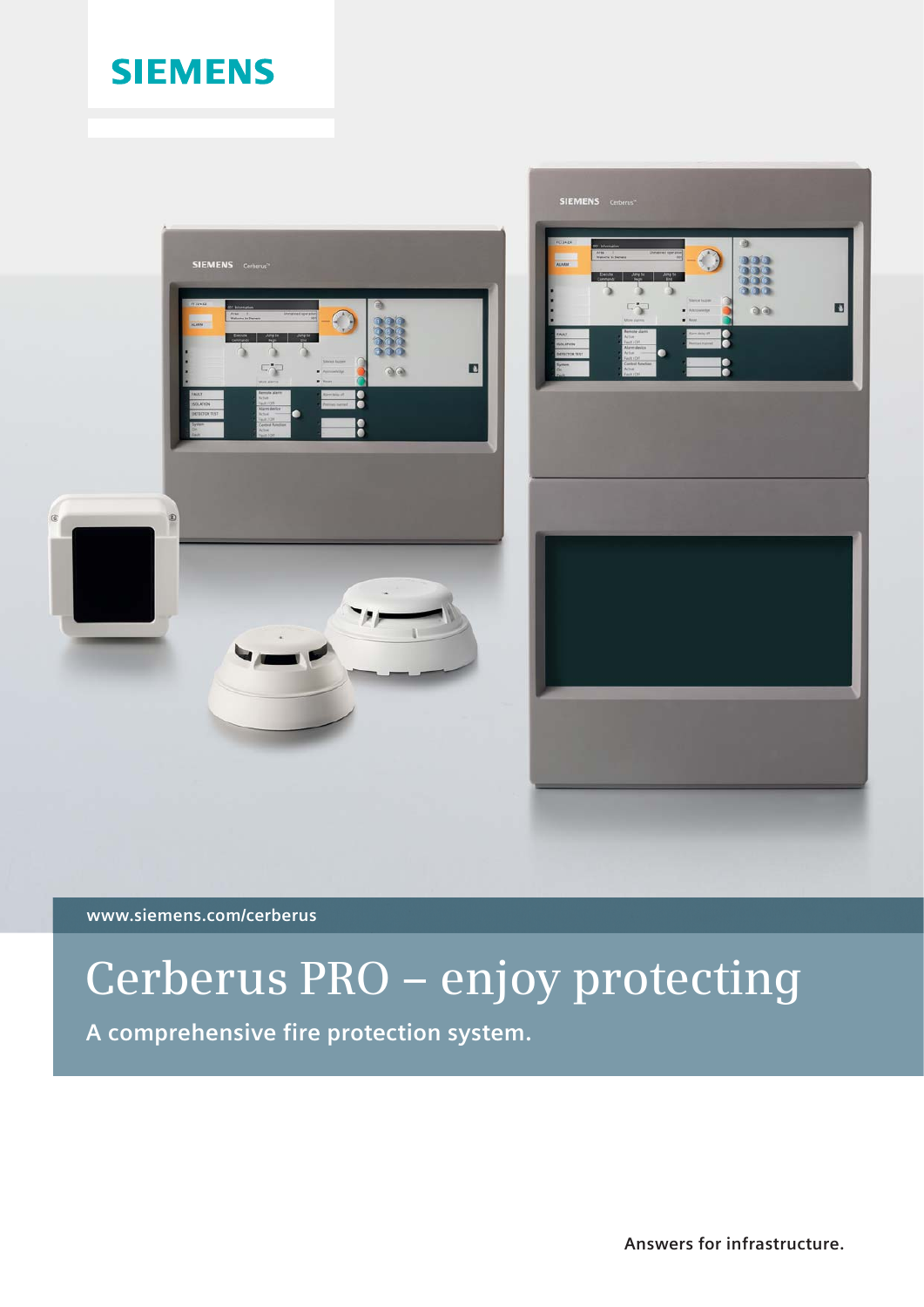

# **Cerberus PRO – enjoy protecting**

**Protecting people and assets. Securing business processes and continuity.**  This is what fire protection is all about. Cerberus<sup>®</sup> PRO is a powerful fire protection system for fast, reliable fire detection, alarm signaling, and **control. Its wide portfolio of innovative products provides clever technology with extensive safety features for small to very large applications. So you**  can be sure to meet your application with confidence.

**Moreover, detectors with our unique** ASA*technology***™ offer advanced signal analysis and selectable parameter sets. As a result, they ensure very fast and highly reliable detection of the fire criteria smoke, heat, and carbon monoxide even in the most demanding application areas – from data centers to industrial production facilities. For you this means maximum safety and optimal protection of people and assets, without false alarms.**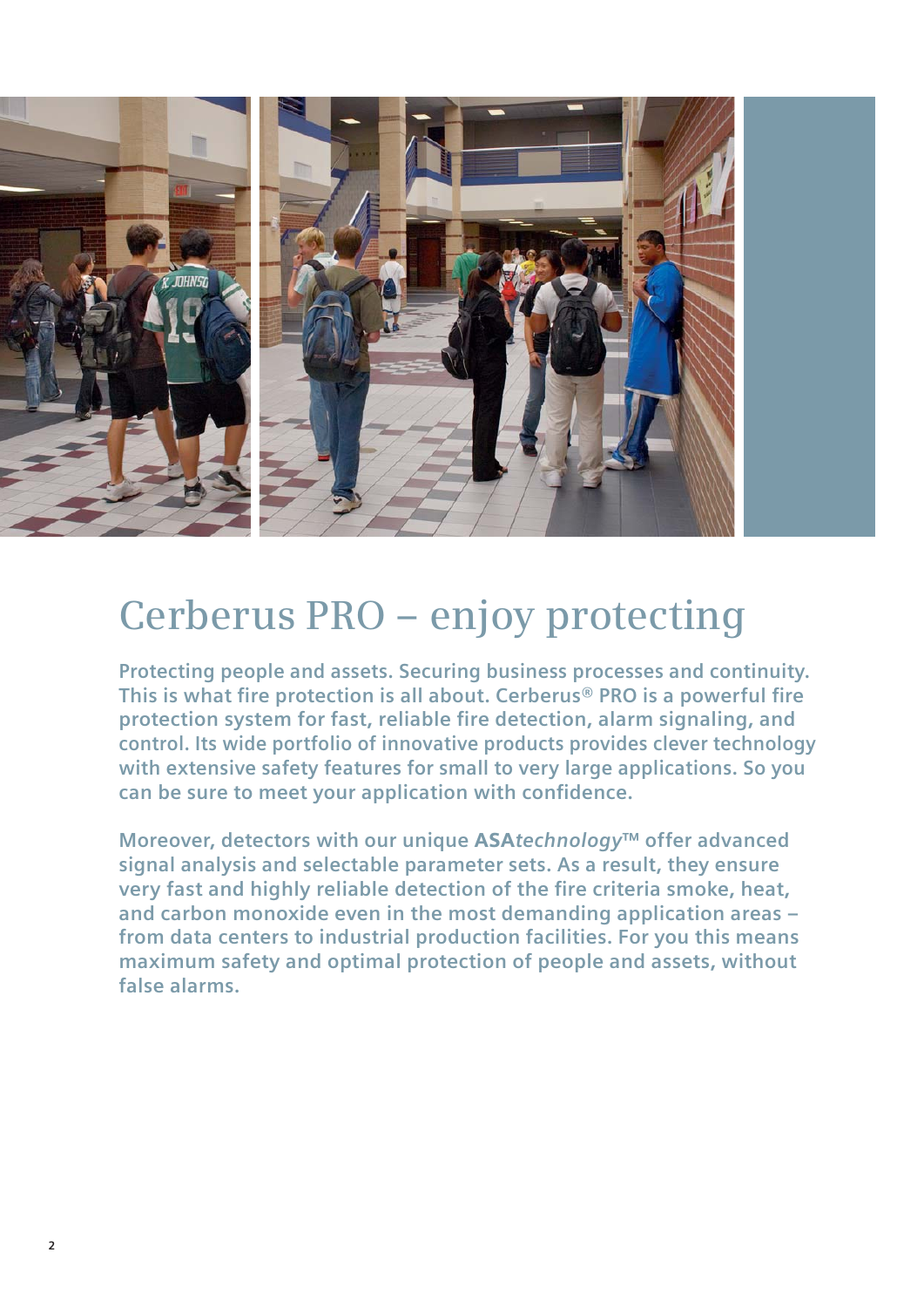# **Meeting your requirements**

### ■ **Protecting people and assets reliably with products from Siemens**

The Cerberus PRO family comprises different control panels, fire detectors, peripheral devices, and accessories. They all have one thing in common: smart, unique safety features.

#### ■ Maximizing safety through **earliest detection**

A detector for any type of fire as well as for carbon monoxide concentrations. Thanks to our unique **ASA***technology*, Cerberus PRO provides detectors with excellent detection reliability and protection against false alarms – even in highly demanding environments. The clou: selectable parameter sets and dynamic algorithms that interpret signals in real time.

■ **Creating networks in various sizes** Cerberus PRO is a straightforward fire protection system. It offers all from standalone to networkable control panels. The uniform hardware concept of the control panels facilitates the planning process. Even large, campus-wide networks can be easily realized with little additional planning. The industrial LAN technology also enables you to optimally adapt Cerberus PRO to any building or process structure. In addition, Cerberus PRO can be integrated into your existing IT network. Commissioning of the system is safe and easy thanks to auto-configuration. This function enables instant fire protection during the construction phase, supporting on-time hand-over of buildings.

Moreover, Cerberus PRO can be integrated into the danger management system from Siemens. You can integrate fire protection with other security-related subsystems such as access control or intrusion detection from Siemens. Your benefit: All solutions follow the same philosophy, as all come from one source.

#### ■ **Planning and commissioning** made easy and cost-efficient

Whatever the project size or requirements, with Cerberus PRO they can be easily realized with little additional planning effort. For example the floor repeater terminals are loop-powered which results in less planning regarding connection and power supply. The networkable control panels allow easy network expansion at a later point in time.

Enhanced remote operating functions are available for system diagnosis and monitoring. They reduce on-site visits and thus save valuable time.

### ■ **Relying on experience**

Siemens is known for innovation power, technology leadership, and high quality. We were the first manufacturer to offer automatic fire detectors. Our products are backed by decades of experience and knowhow. We will continue to further extend our Cerberus PRO product portfolio. Compatibility of all future add-ons is a matter of course – making Cerberus PRO a safe investment.

- Unique detection reliability and protection against false alarms – thanks to **ASA***technology*
- Smart, unique safety features such as built-in isolators and integrated degrade mode
- $\blacksquare$  Safe and easy commissioning  $\blacksquare$ thanks to auto-configuration
- Integration into the danger management system from Siemens possible
- Extended network possibilities for widely distributed or complex buildings
- $\blacksquare$  Easy planning even for campuswide networks
- Cerberus PRO portfolio reliable, high-quality products from Siemens

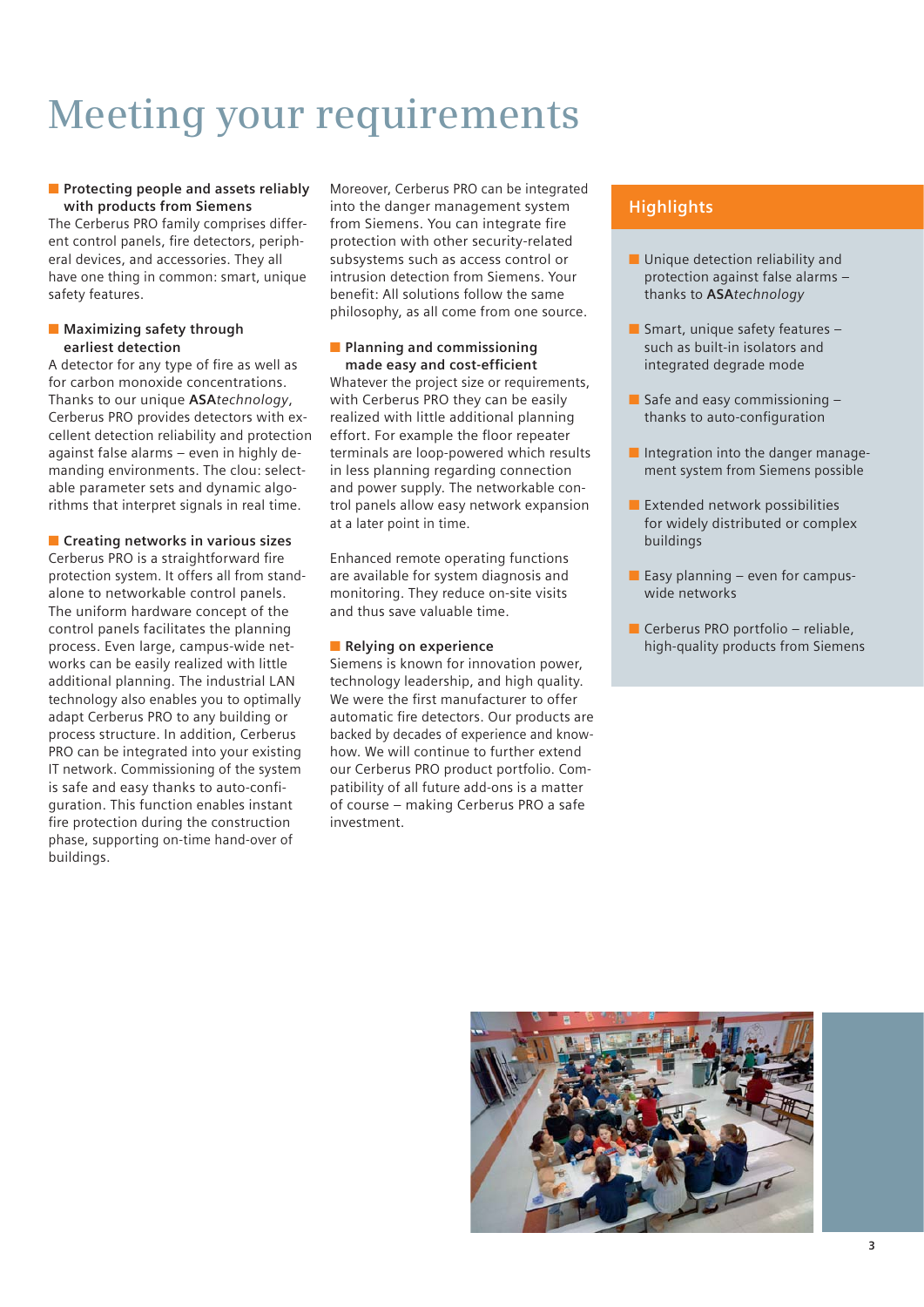

**Very simple systems Fire brigade calling systems**



– Audible alarm only

– Any alarm causes the whole building to evacuate

– Programming may be limited to customer texts only

– Simple audible alarm

- Fire brigade communication concept
- Verification mode when system is manned
- Pre-configured

# **Ensuring comprehensive safety with powerful panels**

**Cerberus PRO fire control panels combine high security standards with the latest technology. Competitive for simple applications, yet powerful enough for every application – they are the ideal choice whatever the size and complexity of your project.** 

### ■ **Protecting the smart way**

Cerberus PRO protects people and assets right from the start. Thanks to auto-configuration even during the construction phase. How does it work? The control panels automatically configure and import data from all connected detectors and peripheral devices. They also automatically assign them to zones.

In addition, all control panels have an integrated degrade mode. This means that even in case of processor failure, the detector communicates an alarm to the panel, setting off all connected sounders including loop sounders. It also activates the remote transmission to the fire brigade and sets the I/O to the predefined status.

Control panels and fire terminals also offer a standby functionality. In case the connection to the management station or to another station should fail, they take over display and operation functionality.

Thanks to the integrated short circuit isolator in every fire detector, sounder, I/O, other peripheral devices, and even in floor repeater terminals, open or short circuits can be easily located. So you see, Cerberus PRO offers smart safety features for very high safety.

### ■ **Realizing solutions simply and quickly**

Cerberus PRO provides a competitive range of control panels. They all offer unique features aimed at putting a system into operation quickly and safely from one access point. If parameter sets of detectors in certain rooms or areas have to be adjusted, this can be easily done manually at the control panel thanks to smart assignments. The neat plug-and-play system allows on-time hand-over.

#### ■ **Creating very large and complex networks**

With Cerberus PRO, you can protect very large and complex campus facilities. Powerful cause and effect programming allows solutions with the added benefit of full EN 54 compliance. This enables you to protect people and assets in a fully automated way and with a specific timing pattern – for example phased evacuation within shopping centers or the integration of smoke and fire damper controls within high-rise buildings.

In addition, Cerberus PRO offers an EN 54 approved, industrial LAN technology – also called backbone (C-WEB/LAN). Up to 14 clusters can be connected to a backbone and up to 64 panels can be networked. Cerberus PRO can be optimally adapted to any building or process structure, and campus-wide solutions can be easily realized. Over-voltage-immune fiber-optic cables ensure highest possible system availability and make the backbone a cost-efficient solution. Moreover, one central access point is sufficient to connect the entire system to a remote transmission to the fire brigade, pager, and a danger management system.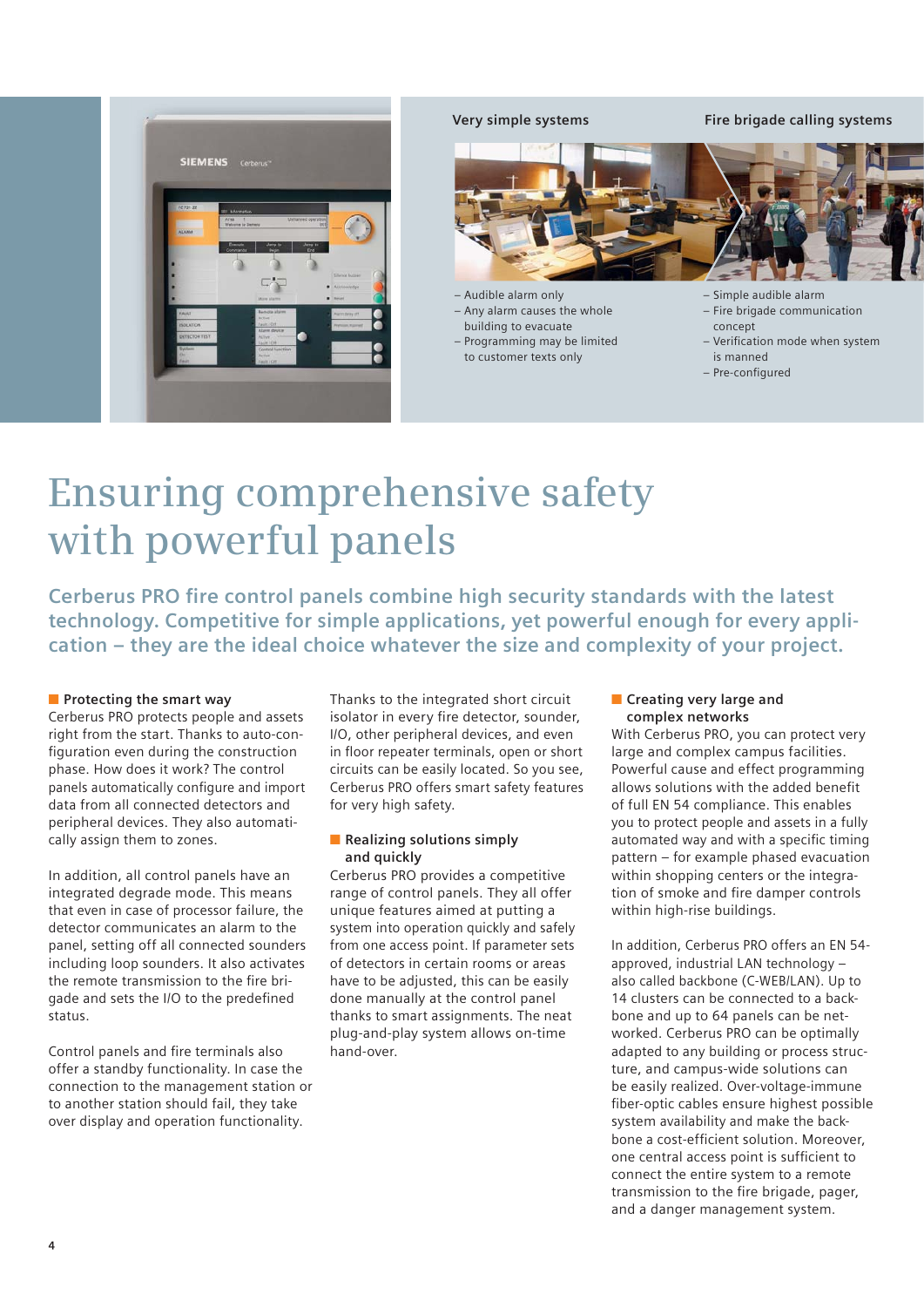#### Plant control **Phased evacuation** Smoke and fire damper control



- Plant control shuts off, ventilation systems shut down, doors controlled, and lifts returned – Some plants may only be shut
- down after a time delay or if fire is detected in a particular area – Basic cause and effect program-
- ming required
- Areas most at risk are evacuated first, followed by adjacent areas – Phases can be preset via timing
- functions – They can also be manually overridden
- by security staff or fire brigade
- Sophisticated cause and effect programming required
- Smoke control systems and fire dampers are activated
- Dampers, smoke controls, ventilation motors etc. are monitored to warn user of any critical device that has failed
- Intensive programming from a complex cause and effect matrix required

■ **Operating control panels intuitively for greater comfort**

Emergency situations are stressful situations. However, quick and reliable action is essential to save people and assets. This is why Cerberus PRO control panels and fire terminals are easy and intuitive to operate. They display the required information in a comprehensible way – centrally or locally on floor level. In the event of an alarm, customized intervention texts facilitate correct actions.

Remote operation via Ethernet allows control of your system from any location, for example if you want to isolate a zone for maintenance work. You can also evaluate the system status remotely and initiate appropriate actions if necessary. All this can be done with a standard PC. And less on-site visits increase cost efficiency.

#### ■ **Integrating Cerberus PRO into the danger management system from Siemens**

All Cerberus PRO networkable control panels can be easily integrated into the danger management system from Siemens. The benefits are many, including guided alarm treatment, navigation on floor plans or with menu trees, a history database for further analysis, and integration with other security-related systems.

- Protect people and assets from the start  $-$  with auto-configuration
- Panels have integrated degrade mode – to communicate alarms even in case of a failure
- Remote access via Ethernet  $-$  to operate systems from any location
- $\blacksquare$  Realize campus-wide networks redundant and EN 54-approved
- Integration into the danger management system from Siemens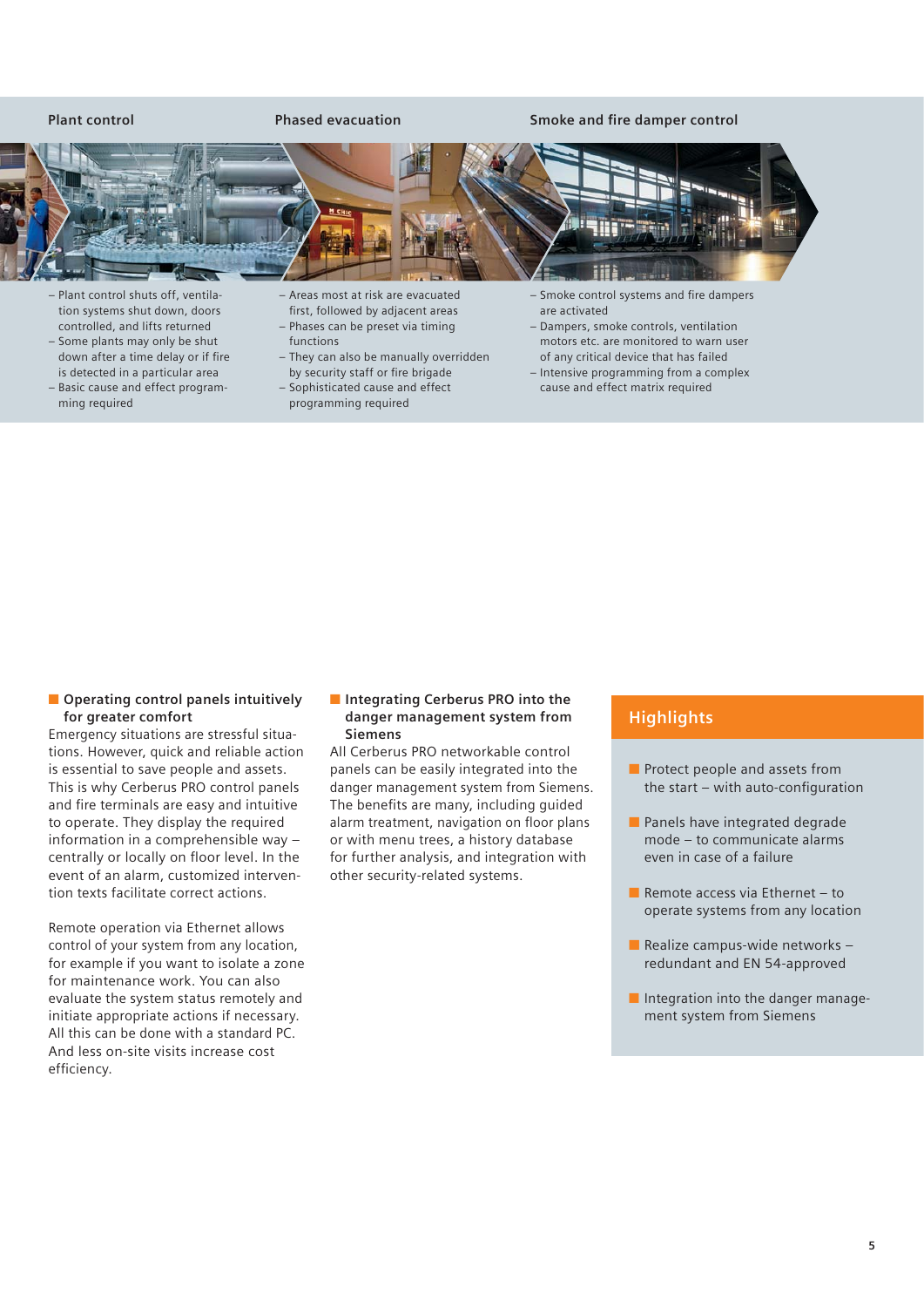

# **Providing fast, reliable detection with patented technology**

**Data centers, office buildings or industrial production facilities - Cerberus PRO offers a detector for any application area. So you can answer all requirements from standard**  to demanding with confidence.

#### ■ **Relying on detection without deception**

Demanding applications like data centers or industrial production facilities require exceptional detection technology. Cerberus PRO detectors with our unique **ASA***technology* (ASA = advanced signal analysis) offer a very fast and highly reliable detection response. Being immune to deceptive phenomena such as steam, dust or gas, they prevent unnecessary downtimes and costs caused by false alarms.

From sensitive to robust, you can choose from different preprogrammed parameter sets to meet the expected environmental condition of your application. Using special algorithms, the sensor converts the recorded signals into mathematical components. These are then compared with the data of the preprogrammed parameter set and interpreted in real time. As a result, the selected parameter dynamically adapts itself to the present situation. This means that in case of a real fire, the detector reacts more sensitively – and in case of deceptive phenomena, the detector is more robust.

### ■ **Detecting carbon monoxide**

Cerberus PRO also provides a detector for all fire criteria: smoke, heat, and carbon monoxide (CO). The additional CO sensor ensures earliest detection of all CO generating fires. It can also detect CO independently from fire thanks to its autonomous CO alarm channel. Moreover, the CO parameter sets, which comply to Life Safety norms, can be set separately from the ASA parameter sets.

### ■ **Choosing from a broad portfolio**

Siemens has 160 years experience in fire safety. All Cerberus PRO detectors are backed by the application know-how we have gained with projects around the world – and with more than 60 million detectors installed worldwide. The point detector range comprises detectors for standard as well as for demanding applications.

Standard applications have a low risk of fire as well as few deceptive phenomena. They thus present little risk to life and property. These applications include offices, conference rooms, corridors, and stairwells.

Point detectors with **ASA***technology* are especially suitable for demanding applications with a high risk of fire and many deceptive phenomena. Applications include hotel rooms where the detector must be mounted close to the bathroom door, multi-purpose halls, and large conference rooms.

- Broad detector portfolio meet all requirements from sensitive to robust
- **ASA***technology* with different parameter sets – set detector to specific environmental conditions
- Unsurpassed detection technology immune to deceptive phenomena
- $\blacksquare$  Evaluation of the fire criteria smoke, heat, and carbon monoxide
- Siemens has 160 years experience in fire safety – more than 60 million detectors installed worldwide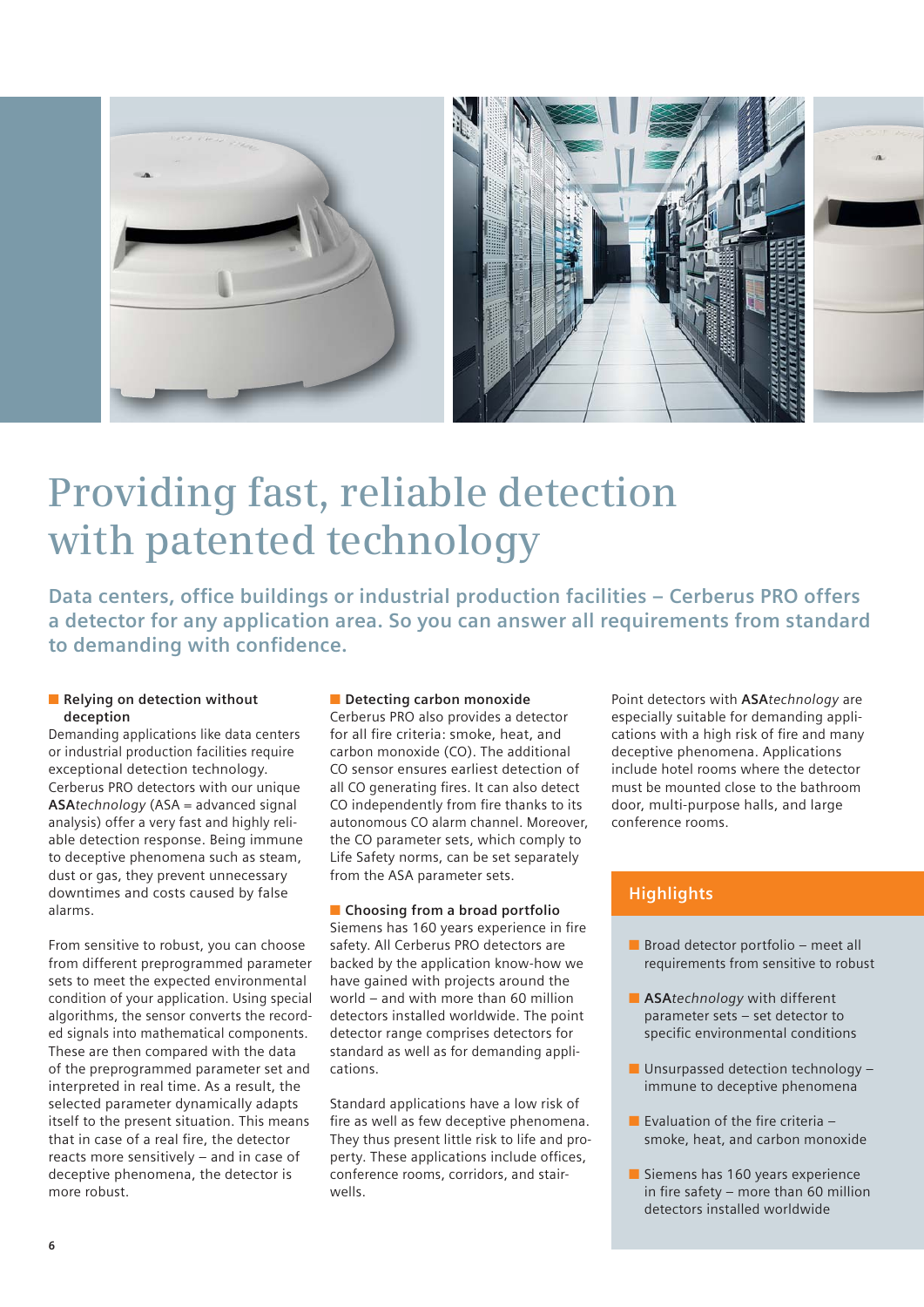

# **Offering a wide range of special detectors**

**The detector portfolio of Cerberus PRO includes a broad range of special detectors. Meeting your needs, from hazardous areas to high bay warehouses.**

### ■ **Linear smoke detector**

In areas with limited access such as in high bay warehouses or atria point type detectors can prove impractical. Here, linear smoke detectors are the ideal choice. Cerberus PRO linear smoke detectors work on a reflection principle. This means that they only have to be connected at one end, saving cables and installation costs.

### ■ **Flame detection**

Areas containing highly flammable materials, such as engine test beds or flammable stores, are better covered with flame detectors. The Cerberus PRO flame detector range includes both singlechannel IR for simple applications as well as 3-channel IR for areas with deceptive phenomena such as halogen lamps, bright sunlight or welding.

### ■ **Ex detectors**

Cerberus PRO offers a complete range of detectors and other peripheral devices that can be used to protect areas subject to explosion hazards such as oil refineries, flour mills or battery rooms.

### ■ Aspirating smoke detection

These detectors are ideal for areas that require very high sensitivity such as computer suites or for areas that have limited accessibility or a complex structure such as high bay automated storage facilities. With LaserFOCUS, Cerberus PRO offers an integrated solution.

- Broad range of special detectors to cover your application
- $\blacksquare$  Linear smoke detector for high ceiling areas with limited accessibility
- $\blacksquare$  Flame detection for areas with highly flammable materials
- $\blacksquare$  Ex detectors for areas subject to explosion hazards
- $\blacksquare$  Aspirating smoke detection for areas requiring high sensitivity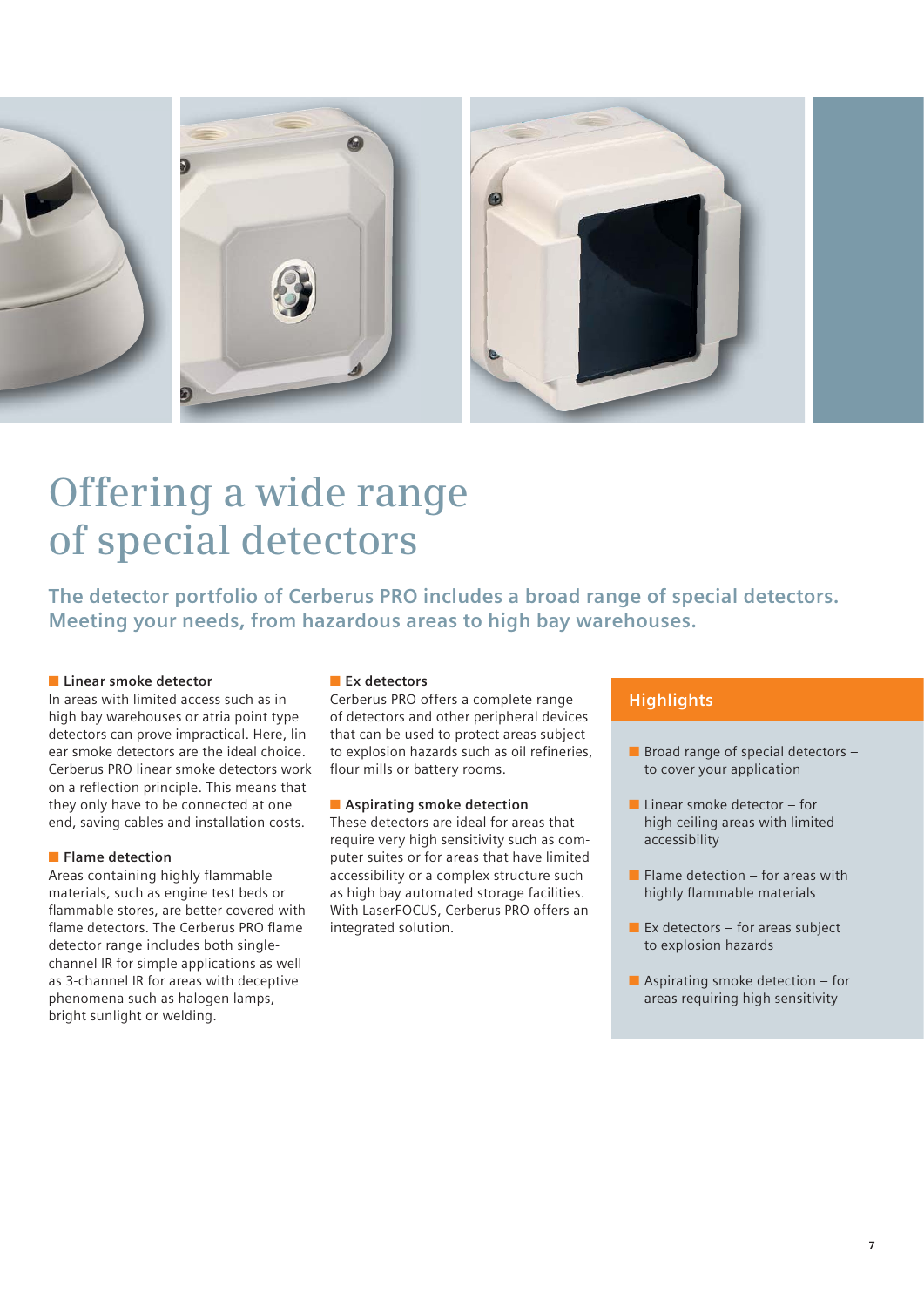

# **Connecting smart peripherals to the detection loop**

**A wide variety of peripheral devices rounds off our Cerberus PRO family. Whether for detection, evacuation control or display – all devices are connected on the C-NET.**

### ■ **Sounders**

Loop-powered sounders are available as wall-mounted devices in red or white. They all have an adjustable sound output of up to 99 dBA and 11 selectable tones. Any two tones can be selected to provide escalation from alert to evacuation.

#### ■ **Sounder beacons**

The FDS229 sounder beacons provide all the features of the loop-powered sounders mentioned above – plus an additional integrated flashing beacon. They are available in red and orange and are very light intense (max. 3.2 cd).

#### ■ **Sounder base**

Cerberus PRO detectors can be used with the DBS720 sounder base, providing a neat detector/sounder combination as a single unit. The sounder base has the same features as the wall sounders and a maximum sound output of 88 dBA.

#### ■ Loop-powered floor repeater **terminals and mimic displays**

A unique feature of Cerberus PRO is the repeat panel indication via loop-powered floor repeater terminals. This enables you to add important information in a most cost-efficient and secure way. Future additions can be incorporated by simply tapping off the nearest detector, call point, sounder etc. The floor repeater terminals come in two models: The FT2011 gives a detailed overview of all alarms and messages. In addition, the FT2010 offers the same main operating functions as the control panel. A looppowered mimic display allows mimic diagrams to be added to the system as well.

#### ■ **Input/output modules**

The Cerberus PRO system allows connection of the full range of Siemens modules including: single input module, single input and output module, four way input module, four way input/output module (incl. AC 230 V rated contacts) as well as a dual conventional zone or dual sounder circuit controller (requires DC 24 V supply).

- A wide portfolio of peripheral devices – all connected via C-NET
- Loop-powered sounders with 11 different tones
- Loop-powered sounder beacons for visual warning
- Sounder base combines a detector with a sounder powered by the C-NET
- Loop-powered floor repeater terminals – to safely display information where needed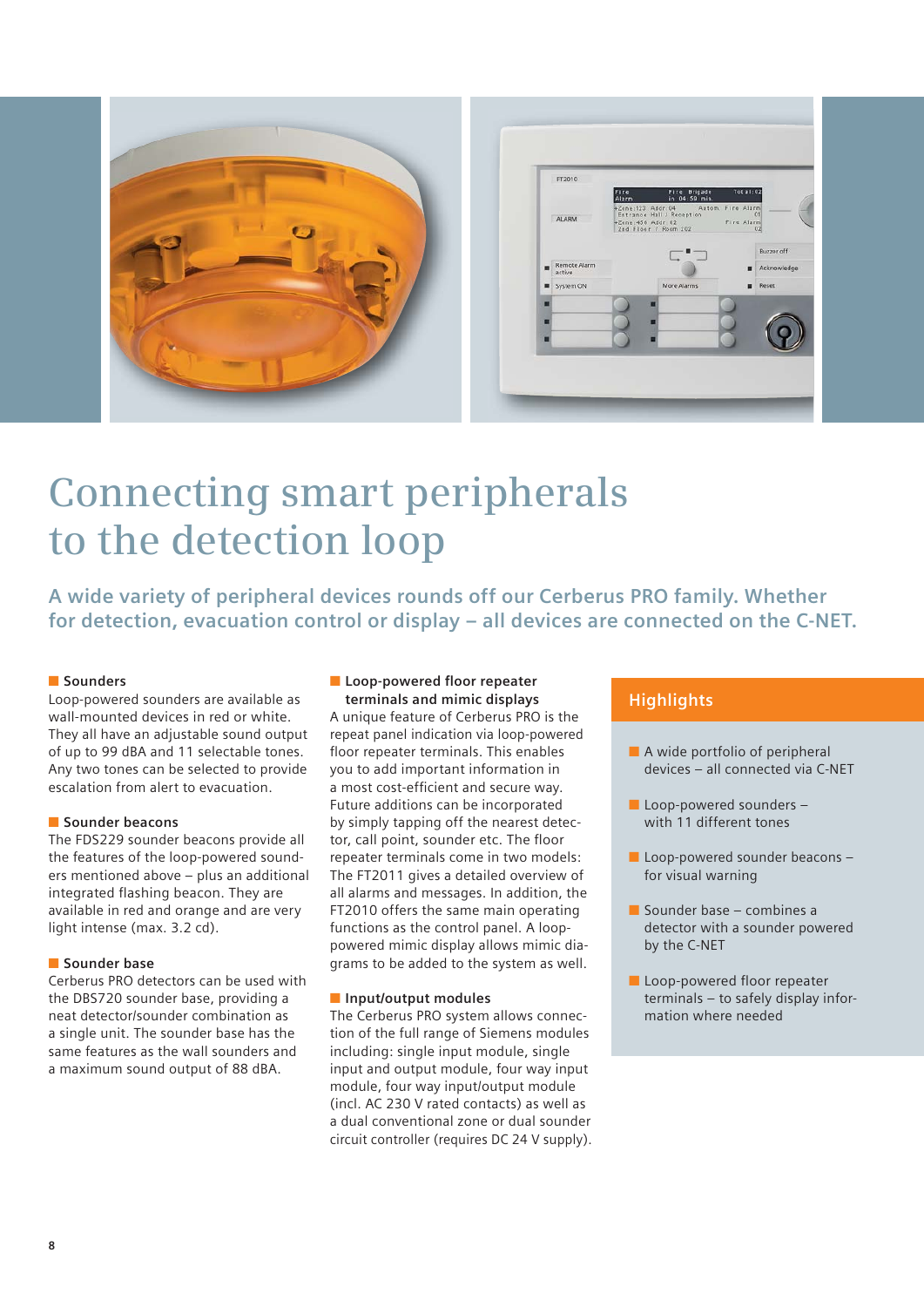

# **Benefiting from the many advantages of smart technology**

**Cerberus PRO is a powerful system that provides advanced technology for increased**  fire safety. Numerous features make it a cost-efficient solution for your requirement.

#### ■ **Connecting the clever way with C-NET**

All fire detectors and peripherals communicate via and are powered by the C-NET, reducing wiring costs. Additionally, distributed intelligence enables the use of unshielded cables – substantially reducing cabling and costs. Cerberus PRO devices can also be easily integrated into existing installations thanks to the free topology wiring of the C-NET detector loop.

The maximum loop wiring length of 3.3 km with up to 126 peripherals helps reduce the number of loops, making system designs more compact and straightforward. In addition, you can split one loop into two separate loops with the loop extension card.

### $\blacksquare$  Increasing cost efficiency **through fast installation**

Cerberus PRO fire detectors stand for clever fire protection. However, they offer more than that. Short installation time, less cabling, and minimal operating costs are also a big plus – making Cerberus PRO an attractive solution.

### ■ **Enhancing security with intelligent safety features**

Every Cerberus PRO fire detector has an integrated short circuit isolator to easily spot open or short circuits. The C-NET increases safety even further because it is installed as a loop. In case a short circuit occurs, the defective part is detected and isolated. Alarms, however, will still be transmitted. Because if the line is interrupted at one point, information is redirected from the other end to the control panels and floor repeater terminals. This also results in faster fault finding, thereby reducing repair costs.

- $\blacksquare$  Less wiring needed as all detectors and peripheral devices are connected via C-NET
- $\blacksquare$  Cost-efficient solution thanks to short installation time, minimal cabling, and minimal operating costs
- Increased safety because C-NET is installed as a loop and all peripherals are equipped with turbo isolators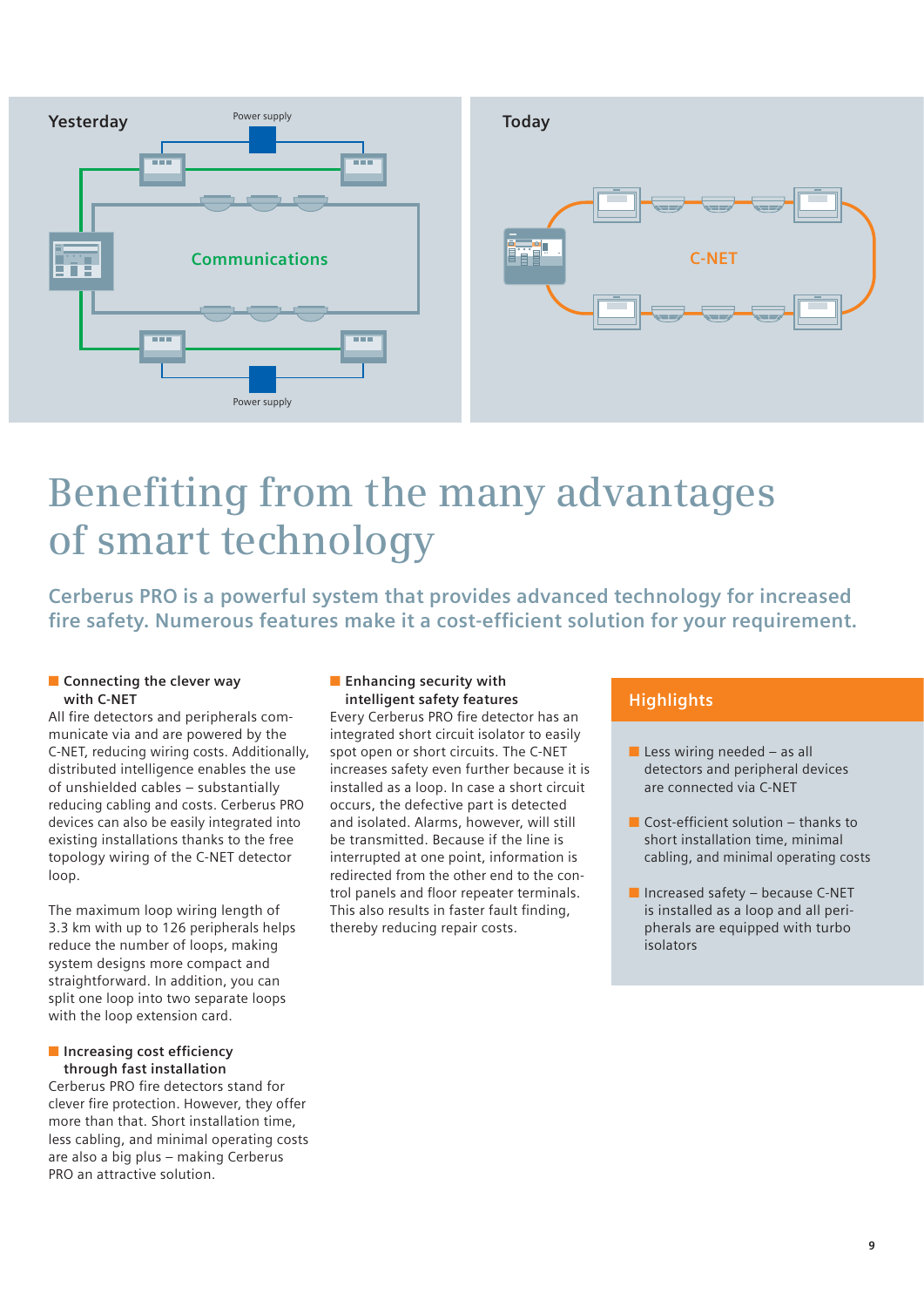# **Cerberus PRO – enjoy protecting**

Powerful control panels, clever fire detectors, and smart peripheral devices. **This is what our comprehensive Cerberus PRO family offers. The brief overview below demonstrates the most important system components.**

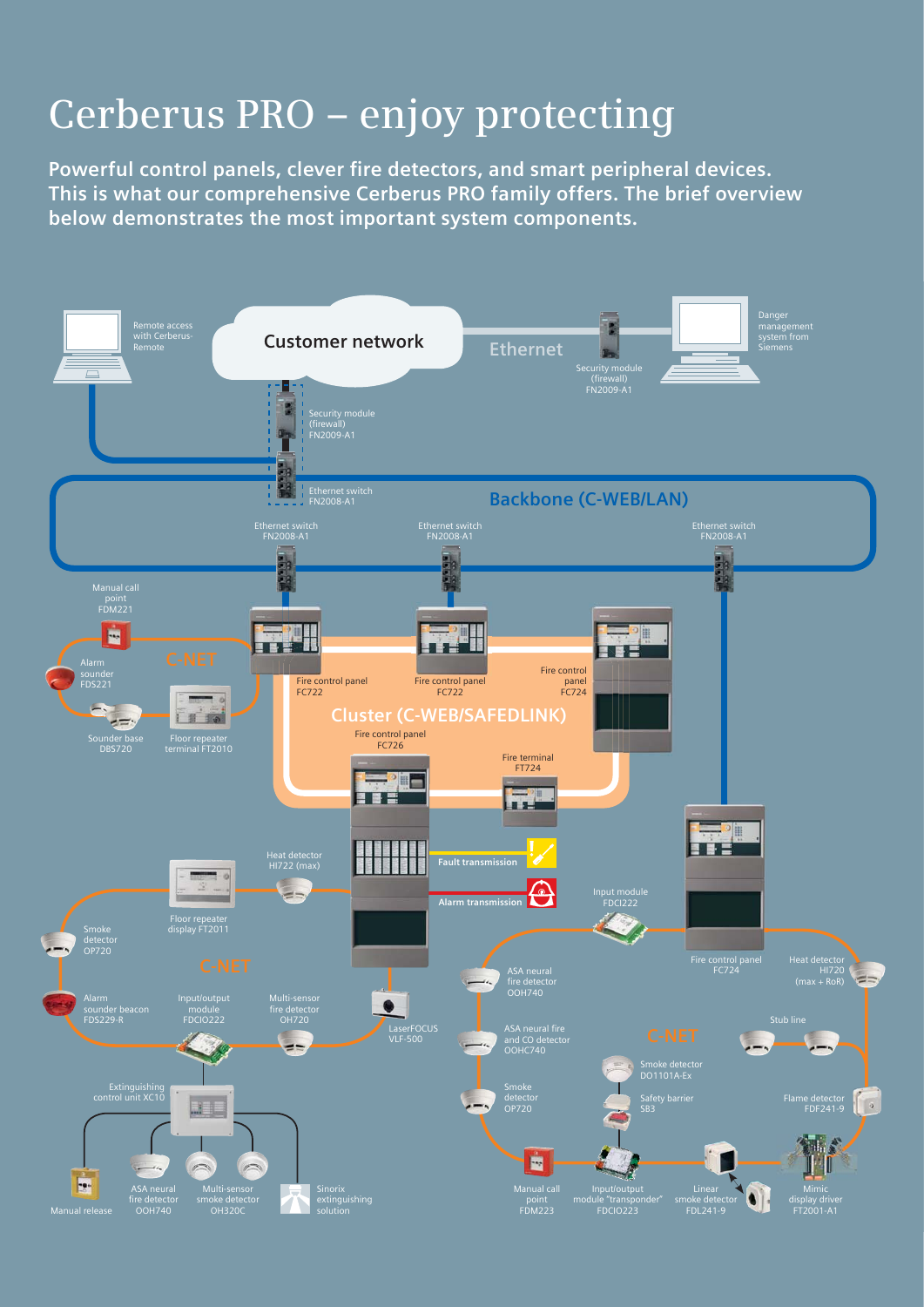#### **Benefits**

#### **Unique safety features**

Cerberus PRO provides a great number of safety features for earliest detection of fire, heat, and smoke as well as fast reaction in case of an event. Moreover, the detector range covers all applications from standard to sophisticated and ensures reliable detection with no false alarms. This translates for you into ensured business continuity and peace of mind.

#### **Cost efficiency**

Cerberus PRO also stands for less costs. First of all, ensured business continuity results in both cost and time savings, as you will have no process interruptions. Moreover, Cerberus PRO is a future-proof investment that lets you benefit from reduced planning efforts as well as low life cycle costs.

#### **Available through Siemens-approved partners**

Cerberus PRO is available through Siemens-approved partners who also offer reliable support. Whether sophisticated fire safety technology or comprehensive service – you receive everything from a single source.

#### **Fire control panels Fire detectors**



#### **Floor repeater terminals and displays Alarming devices** Alarming devices

The floor repeater terminals and displays FT2010 and FT2011 display system status and events at floor level. They enhance user convenience, as visibility can be configured individually. Floor repeater terminals and displays are connected directly on the C-NET loop, saving cabling and installation costs. And FT2010 and FT2011 enhance safety because they remain functional even in case of an open or short circuit.

and FC726.

Cerberus PRO fire control panels process all messages generated by the system and trigger alarm signals. They also provide an extremely simple user interface with customized user prompting texts to support the correct action in case of an event. And because we know requirements vary from simple to network-wide solutions, our Cerberus PRO family offers four models: FC721, FC722, FC724,

#### **Mimic display driver Input/output modules**



Customer-specific floor plan displays are possible thanks to the C-NET-powered mimic display driver FT2001-A1.



Whether smoke, heat or carbon monoxide. Cerberus PRO fire detectors with our unique **ASA***technology*, special algorithms, and selectable parameter sets meet any requirement – from sensitive to robust. They communicate via and are powered by the C-NET. Special detectors such as linear smoke detectors, aspirating smoke detectors as well as devices for explosion-protected zones complete the detector portfolio.



Increase safety with the sounder FDS221 for acoustic signaling, the alarm sounder beacon FDS229 for acoustic and optic signaling, and with the sounder base DBS720 that is integrated in the fire detector.



Input/output modules further increase safety and security. With the input modules FDCI221/FDCI222, you can monitor the status of doors, ventilation or sprinklers. The input/ output modules FDCIO221/FDCIO222 enable decentralized control of fire doors and plant. The "transponder" FDCIO223 enables a monitored connection of conventional detector lines, alarm signaling devices, and devices in explosion-protected zones.

The backbone is an innovative, EN 54-approved industrial LAN network that offers increased planning flexibility. It enables you to network up to 64 panels, optimally adapt Cerberus PRO to any building or process structure, and realize campus-wide solutions. Two independent, EN 54-approved Ethernet switches are all you need to connect one cluster with up to 16 panels to a fiber-optic backbone. Up to 14 clusters can be connected to a backbone. Since they are then seen as one network, one central access point is sufficient to connect the remote transmission to the fire brigade, pager, and a danger management system.

The Cerberus PRO network can be integrated into a danger management system from Siemens, needing only one Ethernet switch. Additional security equipment, such as a firewall, is needed to integrate a danger management system via a customer network.

**Backbone**